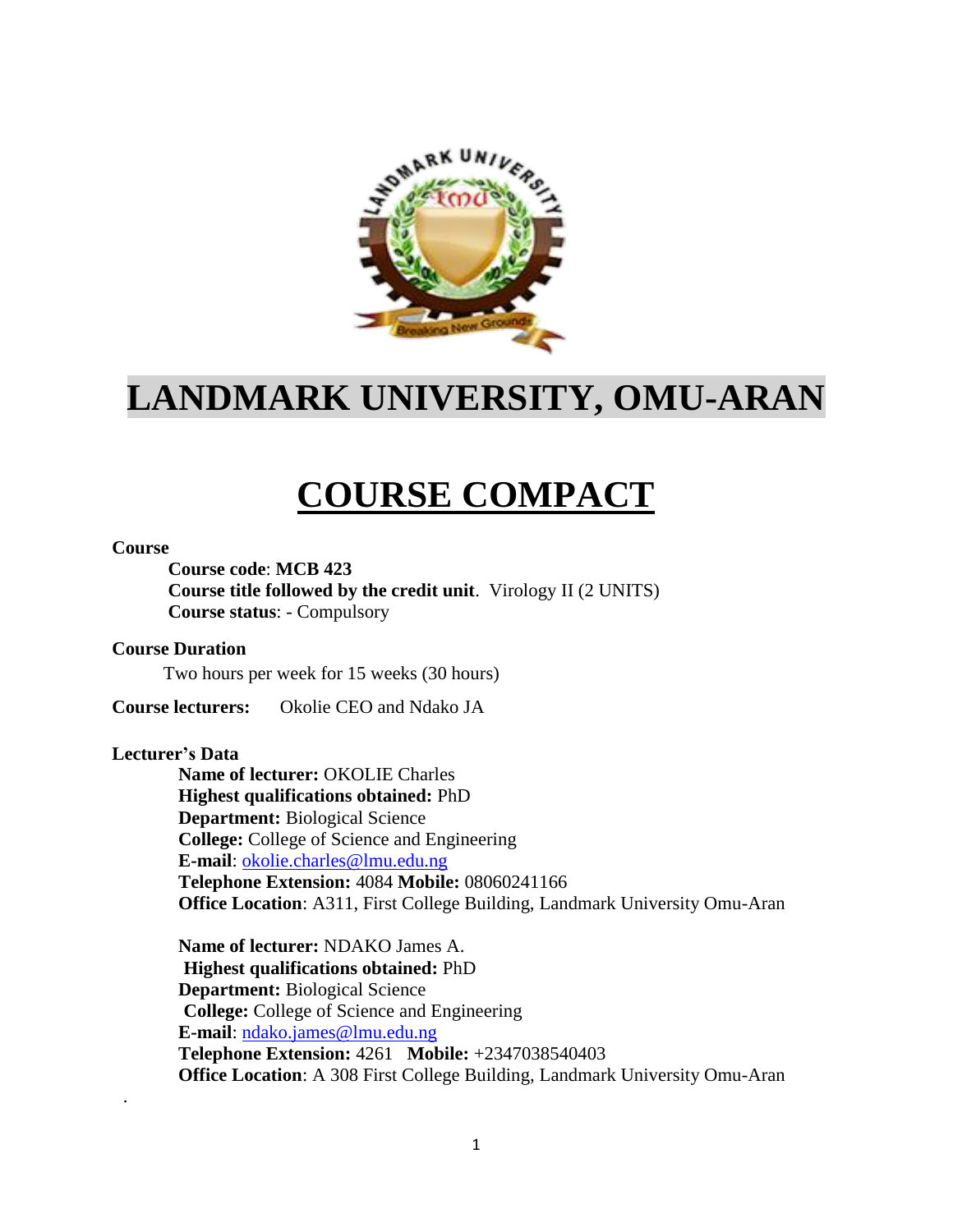## **A. Brief Overview:**

## **Course Content:**

Structural properties, pathology and pathogenesis, laboratory diagnosis, epidemiology and prophylactic/therapeutic procedures some viral agents of animals and plants common in Africa and Nigeria.

## **Course Description – Illustration below:**

- $\triangleright$  Viruses are a unique group of biological entities known to infect every type of cell, although the emphasis in this course is on animal viruses, efforts will be made to mention plant viruses.
- $\triangleright$  Pathogenesis is the process by which an infection leads to disease.
- $\triangleright$  The topic would explore Pathogenic mechanisms of viral diseases which includes (1) implantation of virus at the portal of entry, (2) local replication, (3) spread to target organs (disease sites), and (4) spread to sites of shedding of virus into the environment. Factors that affect pathogenic mechanisms such as accessibility of virus to tissues, cell susceptibility to virus multiplication, and virus susceptibility to host defences would be emphasised.

## **Course Justification:**

- Interest in viral pathogenesis stems from the desire to treat or eliminate viral diseases that affect humans.
- This goal is achieved in part by identifying the viral and host genes that influence the production of this viral disease.
- The requirement that must be satisfied to ensure successful infection in an individual host: Sufficient virus must be available to initiate infection.
- Cells at the site of infection must be accessible, susceptible, and permissive for the virus while Local host anti-viral defense systems must be absent or initially ineffective.
- These reasons partly justify the basis for this course.

## **Course objectives:**

- To fully emphasize the replication at the site of entry of some viruses under study.
- Highlighting the ability of virus particles to remain localized, or spread to other sites.
- To understudy how infection in the epithelium occurs when newly released virus infects adjacent cells.
- Ability of these infections been contained by the physical constraints of the tissue and brought

under control by the intrinsic and immune defenses.

 To elucidate infections that spreads beyond the primary site of infection which is referred to as disseminated.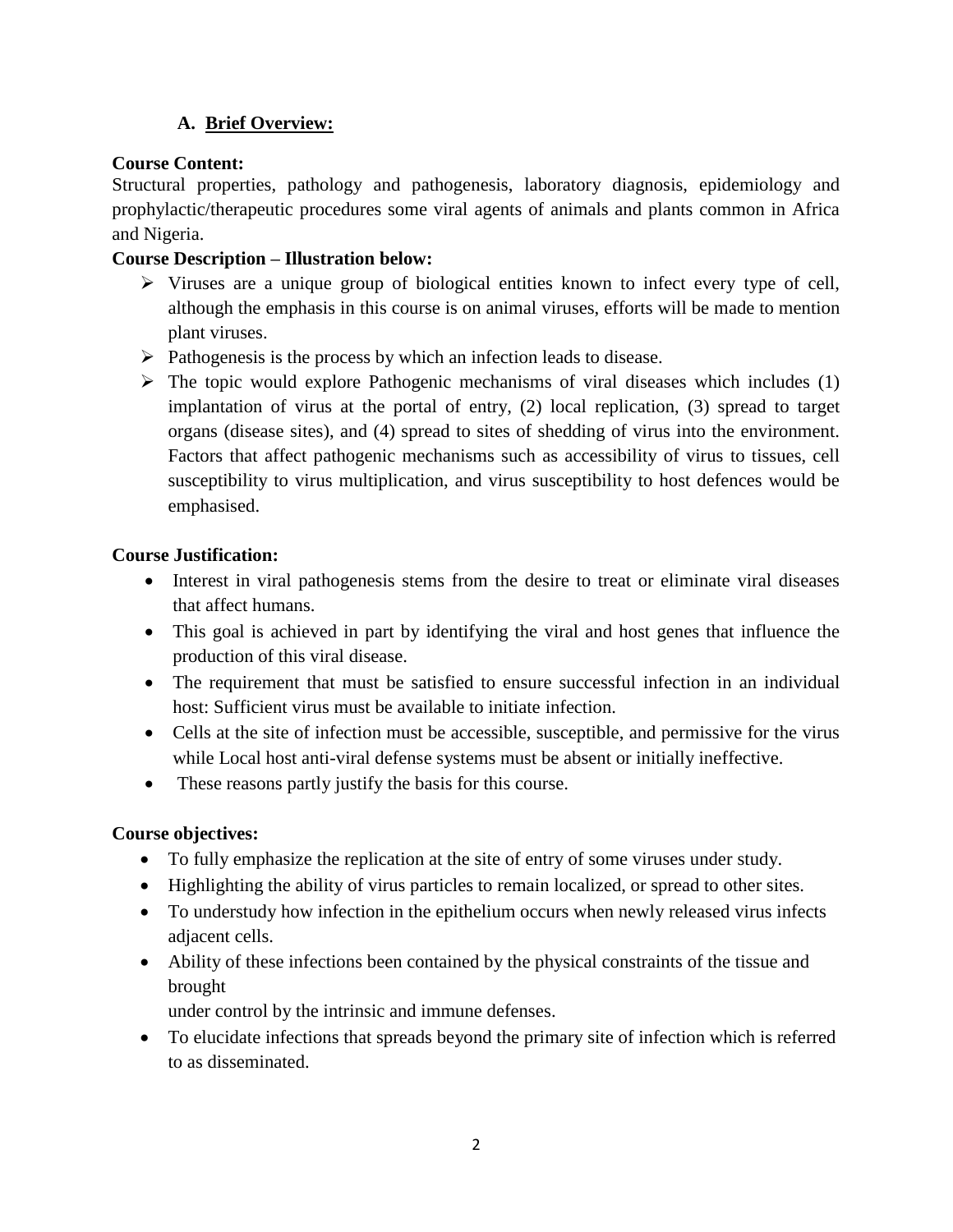- To understudy the basis of when the organs become infected, the infection is described as systemic.
- To mention the spread beyond the primary site of a viral infection, this involves breaching the physical and immune barriers.

## **Course Requirement –**

- Students' ability to attend classes uninterrupted.
- Ability to actively participate in group discussions, timely submission of any given assignment.
- Participation of students in the three statutory CA tests.

### **Method of Grading:**

| S/N | Grading                  | Score $(\%)$ |
|-----|--------------------------|--------------|
|     | Test 1                   |              |
|     | Test 2                   |              |
|     | Test 3                   | 08           |
|     | <b>Final Examination</b> |              |
|     | <b>Total</b>             | 100          |

### **C. Course Delivery Strategies –**

- Lecturing method complimented with group discussions will be adopted.
- Working programs will be demonstrated through examples of some infectious cases involving some of the viruses under case study,
- Students will be given take home assignments to write, execute and discuss
- Students may sometimes be grouped for laboratory work.

## **D. Course Outline:**

## **DETAILS OF LECTURE CONTENT**

### **Week 1: Introductory and General overview of the course content**.

The students at the end of the lecture series should be able to understand the:

Epidemiology

Structural properties

Pathology and pathogenesis

Laboratory diagnosis and prophylactic/therapeutic procedures of some viral agents of human,

animal and plant importance common in Nigeria and Africa that would be fully highlighted in the Semester.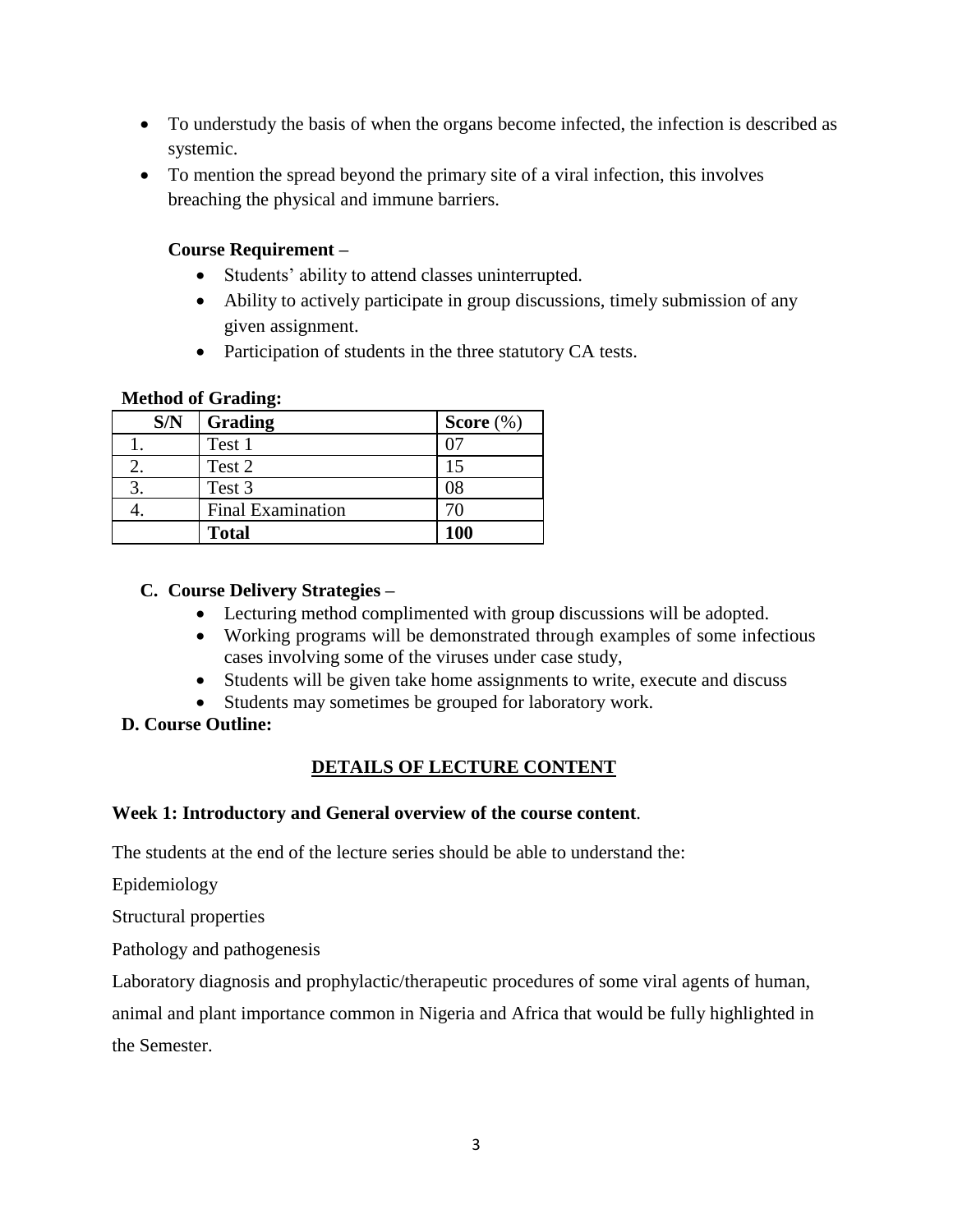#### **Description**

First hour:

Overview of specific details of some viral families, their Genomic and physical characteristics including the infectious nature of each virus family would be illustrated based on their Epidemiological Characteristics.

**Week 2- Herpes simplex virus type 1:** Epidemiology, Structural properties Pathology and pathogenesis, Laboratory diagnosis and prophylactic/therapeutic procedures. NDAKO

**Week 3- Herpes simplex virus type 2:** Epidemiology, Structural properties Pathology and pathogenesis, Laboratory diagnosis and prophylactic/therapeutic procedures. NDAKO

**Week 4- Rhabdoviridae:** Epidemiology, Structural properties Pathology and pathogenesis, Laboratory diagnosis and prophylactic/therapeutic procedures. NDAKO

**Week 5- Hepadnaviridae:** Epidemiology, Structural properties Pathology and pathogenesis, Laboratory diagnosis and prophylactic/therapeutic procedures. NDAKO

**Weeks 6- Viral Haemorrhagic fever:** Epidemiology, Structural properties Pathology and pathogenesis, Laboratory diagnosis and prophylactic/therapeutic procedures. An ex. of Arboviruses would be mentioned. ---NDAKO

**Week 7- Human Papilloma Virus (HPV):** Epidemiology, Structural properties, Pathology and pathogenesis, Laboratory diagnosis and its association **with carcinoma of the cervix**. NDAKO

**Week 8- Viral agents of gastroenteritis Ex. of Poliovirus: Epidemiology**, Structural properties Pathology and pathogenesis, Laboratory diagnosis and prophylactic/therapeutic procedures. NDAKO

**Week 9- Viral agents of gastroenteritis Ex. of: Rotavirus:** Epidemiology, Structural properties, Pathology and pathogenesis, Laboratory diagnosis and prophylactic/therapeutic procedures. NDAKO

--------------------------------------------------------------------------------------------------------------------

**Week 10- Viral agents of gastroenteritis Ex. Adenovirus:** Epidemiology, Structural properties Pathology and pathogenesis, Laboratory diagnosis and prophylactic/therapeutic procedures. **OKOLIE** 

**Week 11- Human immunodeficiency Virus:** Epidemiology, Structural properties Pathology and pathogenesis, Laboratory diagnosis and prophylactic/therapeutic procedures. OKOLIE

**Week 12- Animal viruses Ex. Newcastle Disease Virus (NDV) of poultry and Foot and Mouth disease (FMD) of Cattle:** Epidemiology, Structural properties Pathology and pathogenesis, Laboratory diagnosis and prophylactic/therapeutic procedures. OKOLIE